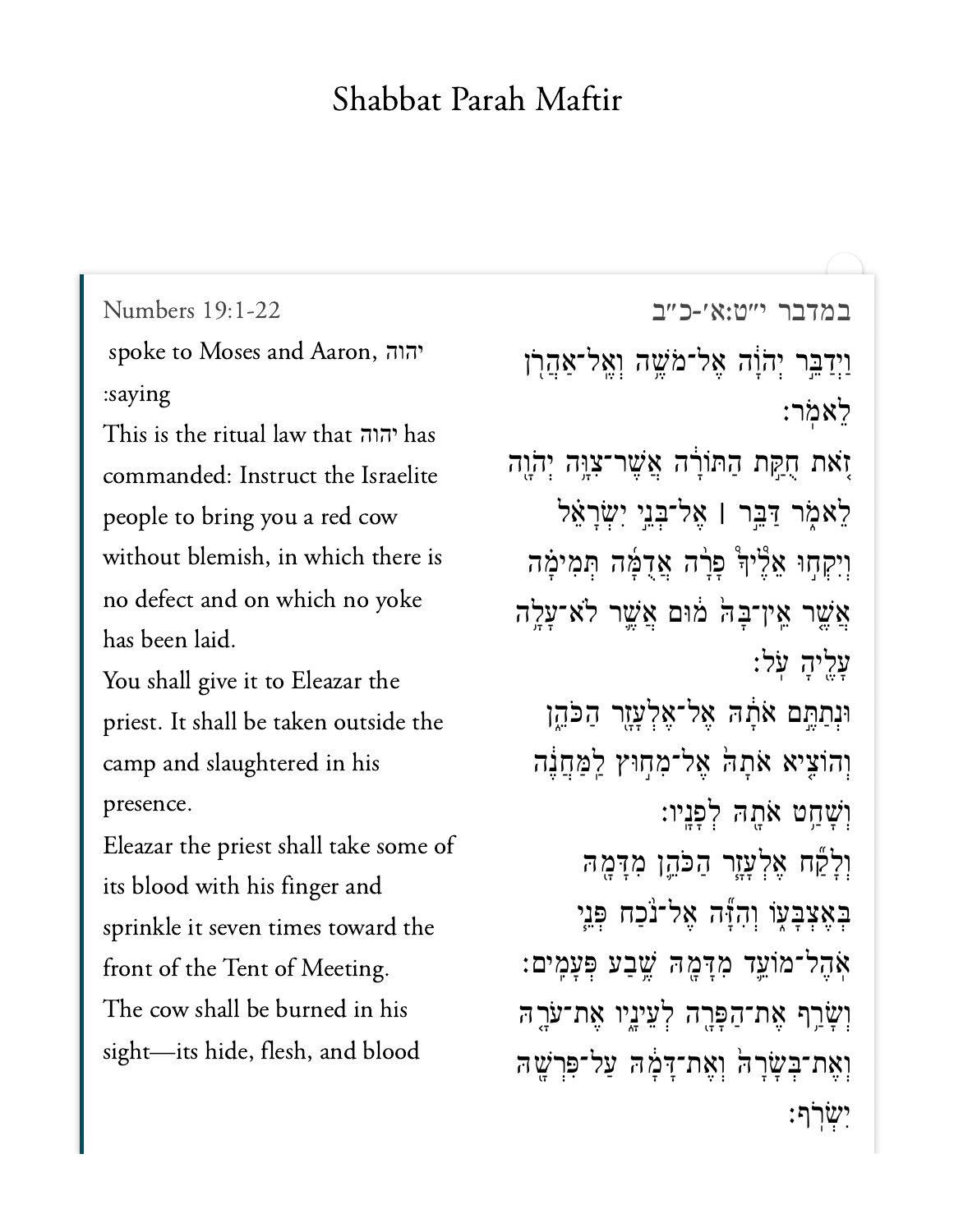shall be burned, its dung included

—

and the priest shall take cedar wood, hyssop, and crimson stuff, and throw them into the fire consuming the cow. The priest shall wash his garments and bathe his body in water; after that the priest may reenter the camp, but he shall be impure until evening.

The one who performed the burning shall also wash those garments in water, bathe in water, and be impure until evening. Another party who is pure shall gather up the ashes of the cow and deposit them outside the camp in a pure place, to be kept for water of lustration for the Israelite community. It is for purgation. The one who gathers up the ashes of the cow shall also wash those clothes and be impure until evening. This shall be a permanent

וְלָקַח הַכֹּהֵ֫ן עֵיץ אֱרֵז וְאֵזוֹב וּשָׁנִי תוֹלָעַת וְהִשִׁלְּי<sub>ּ</sub>ךְ אֲל־תִּוֹךְ שִׂרֲפֵת ַהָּפָֽרה׃ וְכִבֶּ֫ס בְּגָדָ֫יו הַכֹּהֵ֫ן וְרָחֲץ בִּשָׂרוֹ ַּבַּמַּ֫יִם וְאַחָר יָבְא אֶל־הַמַּחֲנֶה ְוָטֵ֥מא ַהֹּכֵ֖הן ַעד־ָהָֽעֶרב׃ וְהַשֹּׂרֵף אֹתָה יְכַבֵּס בְּגָדָיוֹ בַּמַּ֫יִם ְוָרַ֥חץ ְּבָׂש֖רֹו ַּבָּ֑מִים ְוָטֵ֖מא ַעד־ָהָֽעֶרב׃ ְוָאַ֣סף **׀** ִ֣איׁש ָט֗הֹור ֵ֚את ֵ֣אֶפר הַפָּרָה וְהִגְּיִחַ מִחְוּץ לַמַּחֲנֶה בִּמָקוֹם טָהָוֹר יְ<sup>וָ</sup>הָיִתָּה לַעֲדַת ְּבֵֽני־ִיְׂשָרֵ֧אל ְלִמְׁשֶ֛מֶרת ְלֵ֥מי ִנָּ֖דה ַחָּ֥טאת ִֽהוא׃ ֿוְכִבָּٰ֫ם הָאֹסֵ֫ף אֶת־אֱפֶר הַפָּרָה אֶת־בִּגָדִיו וְטָמֵא עַד־הָעֲרֵב וְהָיִתָ*ּ*ה לְבָנֵי יִשְׂרַאֵ*ּׁל וְלַ*גֵּר הַגָּר בְּתוֹכֶם ְלֻחַּ֥קת עֹוָֽלם׃ ַהַּנֵּגְעַ בְּמֵת לְכָל־יֶנֶפָּשׁ אָדֶם וְטָמֵא ִׁשְבַ֥עת ָיִֽמים׃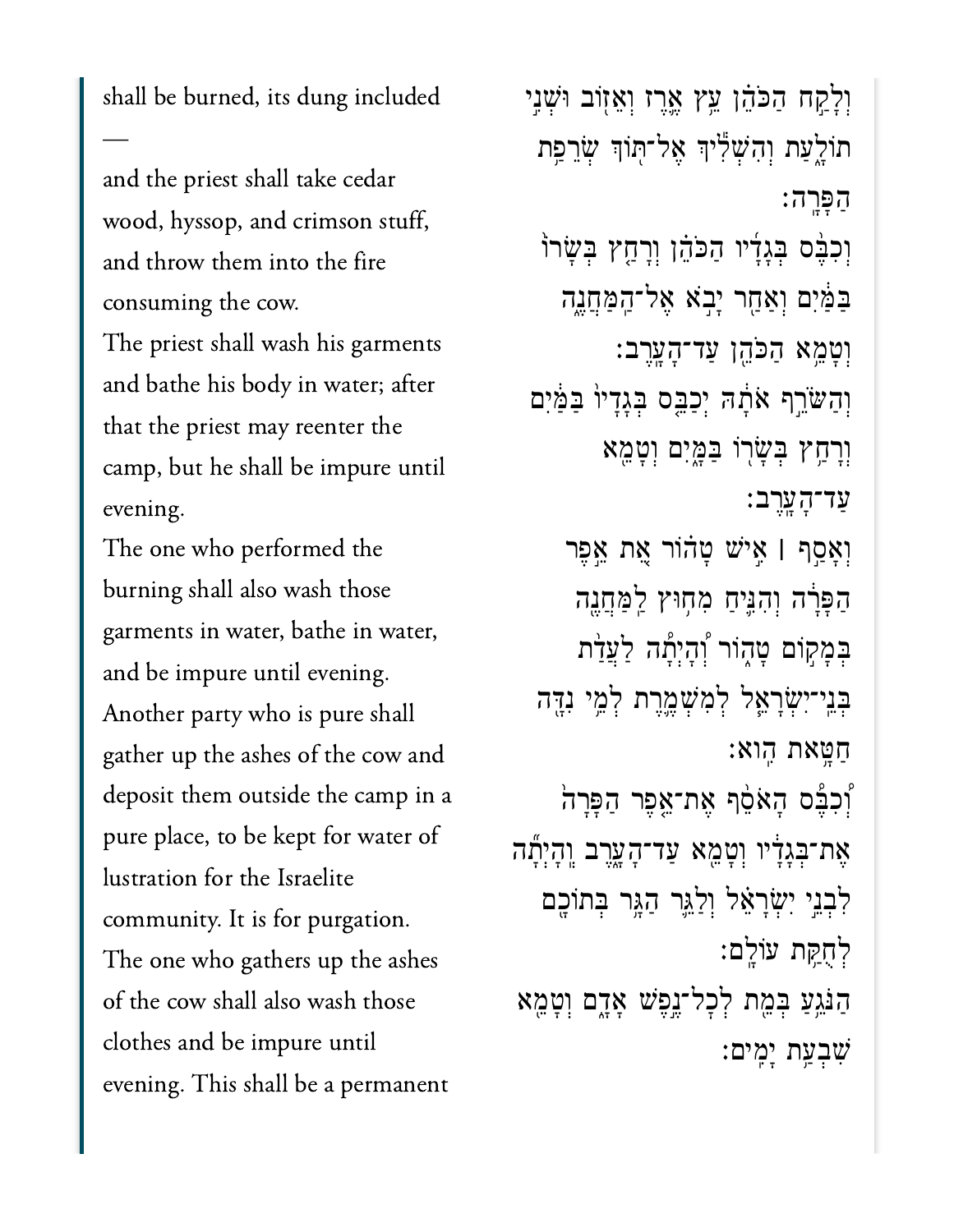law for the Israelites and for the strangers who reside among them. Those who touch the corpse of any human being shall be impure for seven days.

They shall purify themselves with [the ashes] on the third day and on the seventh day, and then be pure; if they fail to purify themselves on the third and seventh days, they shall not be pure.

Those who touch a corpse, the body of a person who has died, and do not purify themselves, defile יהוה's Tabernacle; those persons shall be cut off from Israel. Since the water of lustration was not dashed on them, they remain impure; their impurity is still upon them.

This is the ritual: When a person dies in a tent, whoever enters the tent and whoever is in the tent shall be impure seven days; and every open vessel, with no lid fastened down, shall be impure.

֣הּוא ִיְתַחָּטא־֞בֹו ַּבּ֧יֹום ַהְּׁשִליִׁ֛שי וּבִיּׂוֹם הַשָּׁבִיעֵי יִטְהָר וְאָם־לֹא ִיְתַחָּ֜טא ַּבּ֧יֹום ַהְּׁשִליִׁ֛שי ּוַבּ֥יֹום ָהְשָׁבְיעֵי לֹא יְטָהֵר: ּבֶל־הַנֹּגֵעַ בְּמֵת בְּנֶּפָּשׁ הָאָדָם ְאֲשֶׁר־יָמוּת וְלֹא יְתִחַטָּא אֶת־מְ*יֹ*שְׁכֵּן יְהֹוַהֹ טִמֶּא וְנִכְרְתֵה הַגֲפָשׁ הַהֵוא מִיִּּשְׂרָאֱל כִּי ּמִי נִדָּה לֹא־זֹרֵק עַלַיוֹ ַּטְמֵא יְהָיֶה עִוֹד טְמְאָתְוֹ בְוֹ: ֹ֚זאת ַהּתֹוָ֔רה ָאָ֖דם ִּֽכי־ָי֣מּות ְּבֹ֑אֶהל ּכָל־הַבָּא אֵל־הָאָהֵל וְכָל־אֲשֵׁר ָּבָאֶהל יִטְמָא שְׁבְעַת יַמֶּים: וְכֹל כְּלֵי פַתוּחַ אֲשֶׁר אֱין־צַמֶּיד ָּפִ֖תיל ָעָ֑ליו ָטֵ֖מא ֽהּוא׃ וְכֹּל אֲשֶׁר־יָגגע על־פָּנֵי הִשֶּׂדֶה ַבְּחֲלַל־חֶׂרֶבׂ אִו בְמֶת אִוֹ־בְעֱצֶם אָדָם אִוֹ בְקֶבֵר יִטְמָא שָׁבִעַת ָיִֽמים׃ וְלֵקְחוּ לַטַּמֶּא מֶעֲפָר שָׂרֵפֵת ַּהַחַטָּאת וְנָתַן עָלֵיו מֵיִם חַיִּים ָאל־כּלי: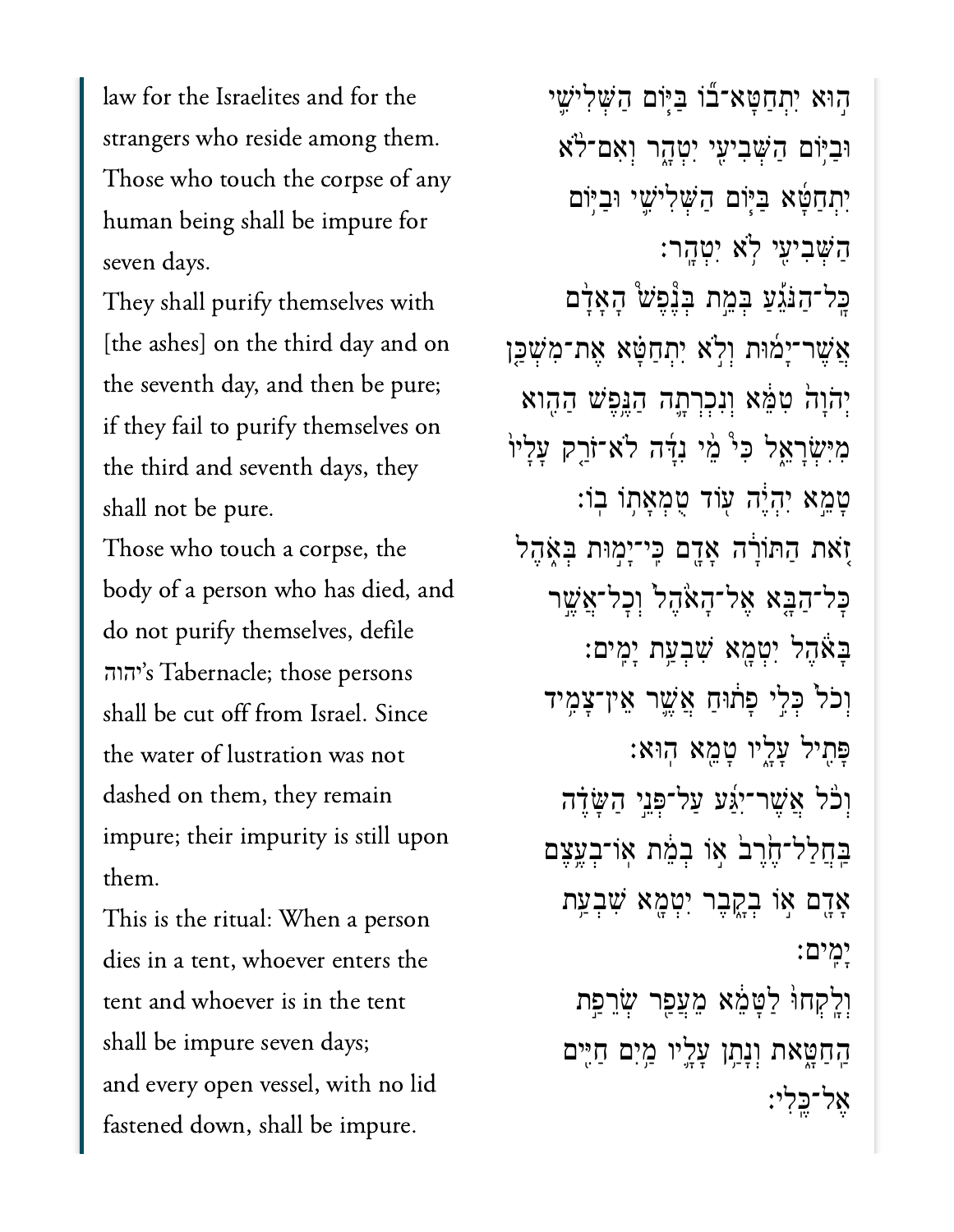And in the open, anyone who touches a person who was killed or who died naturally, or human bone, or a grave, shall be impure seven days.

Some of the ashes from the fire of purgation shall be taken for the impure person, and fresh water shall be added to them in a vessel. Another party who is pure shall take hyssop, dip it in the water, and sprinkle on the tent and on all the vessels and people who were there, or on the one who touched the bones or the person who was killed or died naturally or the grave.

The pure person shall sprinkle it upon the impure person on the third day and on the seventh day, thus purifying that person by the seventh day. [The one being purified] shall then wash those clothes and bathe in water—and at nightfall shall be pure.

וִלָ<sup>ּ</sup>קַח אֵזֹוֹב וְטָבְל בַּמַּיִם אֵישׁ ָטֲהוֹר וְהָזֶּה עַל־הָאֹהֶל וְעַל־כָּל־הַכֵּלְיִם וְעַל־הַגְּפָּשָׁוֹת אֲשֵׁר ָֽהיּו־ָׁ֑שם ְוַעל־ַהֹּנֵ֗גַע ַּבֶ֙עֶצ֙ם ֣אֹו ֶּבְחָלָל אִו בַמֵּת אוֹ בַקָּבֵר: וְהָזֵּה הַטָּהֹר עַל־הַטָּמֶא בַּיִּוֹם הַשִּׁלִיּשִׁי וּבַיּוֹם הַשִּׁבִיעִי וְחִטְּאוֹ ַבִּיִּּוֹם הַשָּׁבִיעִי וְכָבֶּס בְּגְָדֶיו וְרָחָץ ַּבַּמֵּיִם וְטָהֶר בָעֲרֵב: ְוִ֤איׁש ֲאֶׁשר־ִיְטָמ֙א ְוֹ֣לא ִיְתַחָּ֔טא וְנִכְרְתֵ**ּה הַנֵּפֵ<sup>ּ</sup>שׁ הַהֵוא מִתְּוֹ**ךָ הַקָּהָל כִּיْ אֵת־מִקְדַּ֖יֹשׁ יְהֹוָ֫ה ִטְמֵּא ֵ֥מי ִנָּ֛דה ֹלא־ֹזַ֥רק ָעָ֖ליו ָטֵ֥מא ֽהּוא׃ וְהָיְתָה לָהֵם לְחָקַת עֹוֹלֵם וּמַזֶּה ְמֵי־הַנְּדָּהֹ יִכָבֵּם בְּגַדָּיו וְהַנֹּגָעַ בִּמֵי ַהִּנָּ֔דה ִיְטָ֖מא ַעד־ָהָֽעֶרב׃ ְוֹ֛כל ֲאֶׁשר־ִיַּגע־ּ֥בֹו ַהָּטֵ֖מא ִיְטָ֑מא  $\,$ וְהַנֵּפֵּשׁ הַנֹּגַעַת תִּטְמֶא עַד־הָעֲרֶב  $\{\Box\}$